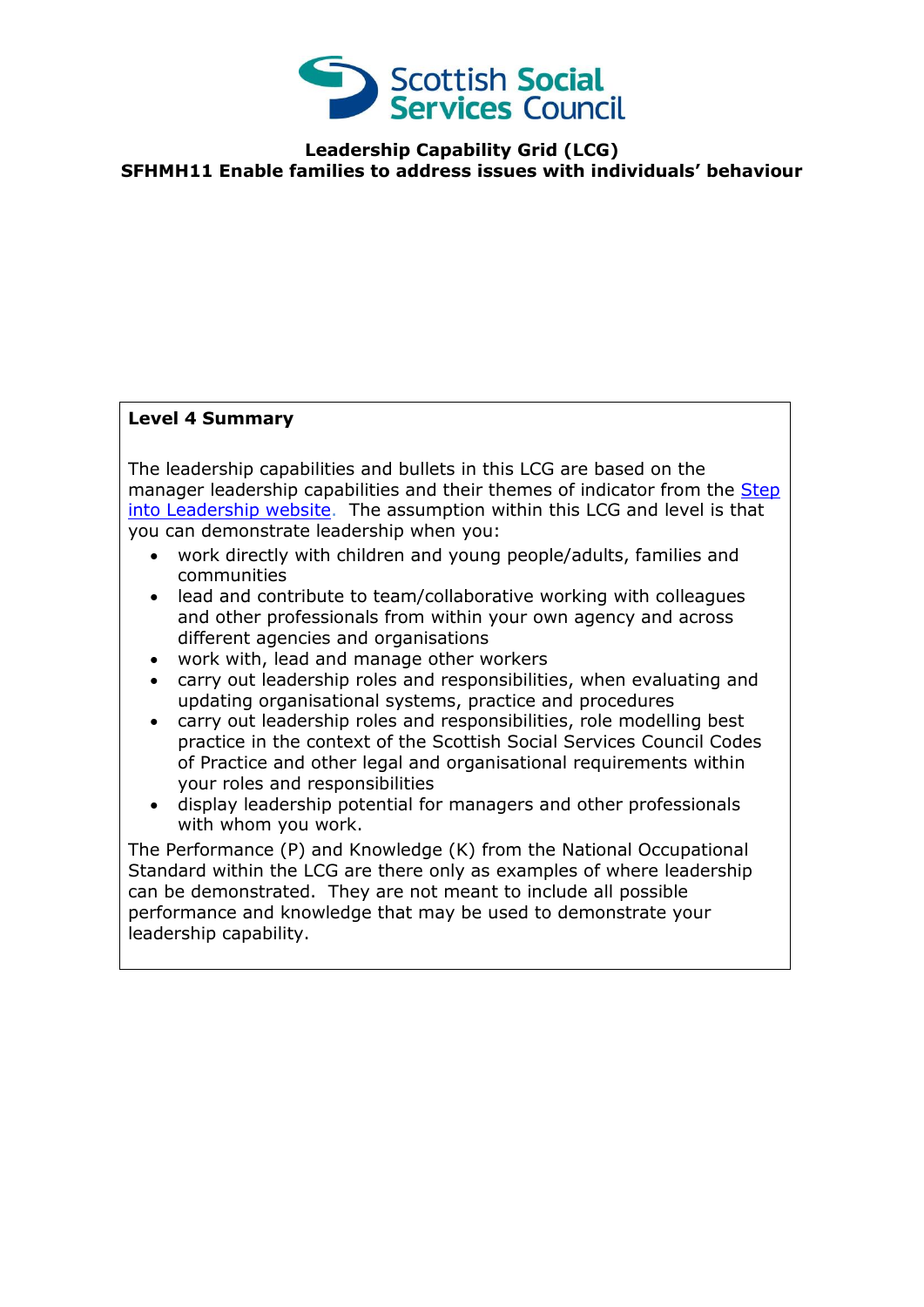

## **Leadership Capability Grid (LCG) SFHMH11 Enable families to address issues with individuals' behaviour**

| Leadership<br>capabilities         | When enabling families to address issues with individuals'<br>behaviour you can demonstrate leadership capabilities by:                                                                                                                                                                                                                                                                                                                                                                                                                                                                                                                                                                                                                                                                                                               |
|------------------------------------|---------------------------------------------------------------------------------------------------------------------------------------------------------------------------------------------------------------------------------------------------------------------------------------------------------------------------------------------------------------------------------------------------------------------------------------------------------------------------------------------------------------------------------------------------------------------------------------------------------------------------------------------------------------------------------------------------------------------------------------------------------------------------------------------------------------------------------------|
| <b>Vision</b>                      | Providing a vision for those with whom you work and your organisation<br>when you:<br>• See how best to make a difference when identifying $(P1-3, 17-20, 25, 27)$ ;<br>$K1-5, 11, 16, 24-25, 35-39)$<br>Communicate and promote ownership of the vision when seeking extra<br>$\bullet$<br>support ( $P4,6,28$ ; K20), working with others ( $P28$ ) and recording and<br>reporting (P27-37,43,46; K43-46)<br>• Promote public service ethos through active participation and<br>personalisation (P1,2,7,8,11,13,14,15,20-26, K1-5,11,13-19,28,30),<br>when working others and when recoding and reporting ( $P27-37$ )<br>Thinking and planning strategically when demonstrating knowledge and<br>$\bullet$<br>practice of organisational, local and national policies and procedures<br>$(P26, 27, 32, 37; K6, 8-9, 26-27, 32-34)$ |
| Self-<br>leadership                | Displaying self-leadership when you:<br>• Demonstrate and adapt leadership in response to changing needs and<br>preferences ( $P5,16,20,35-36$ ; K23) and overcoming barriers ( $P20$ )<br>Improve own leadership by seeking advice $(P4, 6, 36; K20, 23)$<br>$\bullet$<br>Enabling intelligent risk taking when communicating with difficult,<br>$\bullet$<br>complex and sensitive issues ( $P$ 21-26; K15,40-41) and protecting<br>yourself (K31)<br>Demonstrate and promote resilience when adapting practice and<br>$\bullet$<br>overcoming barriers (P5,16,18,20,35-36; K3,4,19,30)<br>Challenge discrimination and oppression ( $P20$ ; K1,4)<br>$\bullet$                                                                                                                                                                     |
| <b>Motivating</b><br>and inspiring | Motivating and inspiring others when you:<br>• Inspire people by personal example ( $P10,28$ ; K14-20)<br>• Recognise and value the contribution of others ( $P$ 4,6,36; K9-10,20)<br>• Support the creation of a learning and performance culture ( $P4, 6, 8, 18$ ,<br>20,23,25,27-28,31; K16-20,23,39)                                                                                                                                                                                                                                                                                                                                                                                                                                                                                                                             |
| <b>Empowering</b>                  | Empowering people when you:<br>• Enable leadership at all levels $(P1, 2, 4, 6-7, 20, 21, 25, 27, 31; K8-9, 16-20)$<br>Driving the creation of a knowledge and management culture by<br>seeking and providing information to enable understanding<br>$(P4, 6, 8, 25, 31, 33 - 36; K16 - 20, 23, 39)$<br>Promote professional autonomy (P1-3,17-20,25,27; K16-20,23-25)<br>Involve people in development and improvement (P20; K16-20)                                                                                                                                                                                                                                                                                                                                                                                                 |